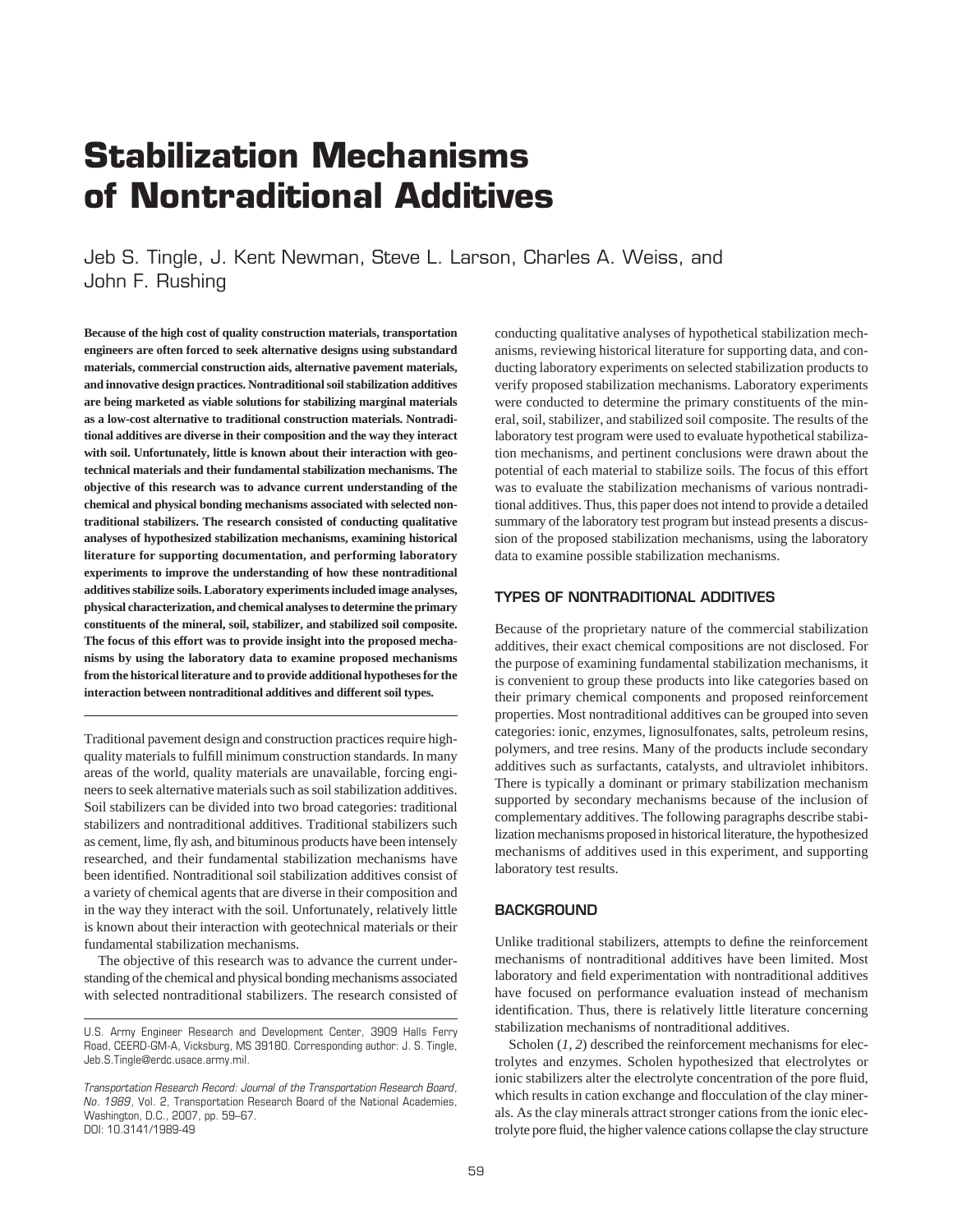into a more stable configuration exuding excess double-layer water in the process. However, Scholen (*1*) noted that a change in the quality of the environment from alkali to acidic or vice versa can result in a complete change in the material's molecular structure but usually over long periods of time. Scholen also proposed that the enzymes could bond with large organic molecules that would be attracted to the clay minerals' net negative surface charge. The large organic molecules would then surround the clay minerals, neutralizing the negative charge and reducing the clay's affinity for moisture. The end result of both proposed mechanisms is a more stable clay lattice structure and a reduced affinity for moisture.

Katz et al. (*3*) and Rauch et al. (*4, 5*) conducted a series of laboratory experiments designed to evaluate the mechanisms of an ionic, an enzyme, and a polymer stabilizer with five clay soils. The clay materials consisted of three relatively "pure" clay minerals (kaolinite, illite, and sodium montmorillonite) and two high-plasticity clays (CHs) with plasticity indices ranging from 37 to 48. Katz et al. (*3*) reported only minor changes in the d-spacing between molecular layers for a sodium montmorillonite stabilized with an ionic stabilizer and concluded that the application rates were much too low to accelerate the clay's "weathering" process effectively as proposed by Scholen (*1, 2*). However, Rauch et al. (*4*) concluded that the only effective reduction in plasticity occurred with the ionic stabilizer in sodium montmorillonite. They reported no significant effect of any stabilizer on the compacted density, optimum moisture content, or swell potential. Rauch et al. (*5*) indicated only minimal changes in X-ray diffraction results, specific surface area, and alumina–silica ratios for very high additive quantities of 50% by dry weight of clay. However, the researchers noted that the minor changes in the properties of the clay minerals did tend to support Scholen's hypothesized mechanisms.

Laboratory testing conducted by T. Scullion (personal communication, Feb. 2002) on a clay soil stabilized with two acid (ionic) stabilizers revealed no significant reduction in shrink–swell potential or strength improvement for either product. Analyses of treated and untreated samples failed to reveal any observable changes within the stabilized specimens using pH measurements, scanning electron microscope imaging, and energy dispersive spectrometer analyses.

Santoni et al. (*6, 7*), Tingle and Santoni (*8*), and Newman et al. (*9*) report a series of laboratory tests with nontraditional stabilizers evaluating the performance effects in terms of increased strength improvement in both granular and fine-grained subgrade materials. However, these experiments only categorized the proposed stabilization mechanisms as either a mechanical bonding or a chemical reaction mechanism. No details of the proposed physicochemical changes were provided.

In summary, attempts to define the fundamental reinforcement mechanisms of nontraditional stabilization additives have been limited. Laboratory experimentation has focused on evaluating the effects of stabilized materials on engineering properties with minimal understanding of the stabilization mechanisms.

## **HYPOTHESIZED STABILIZATION MECHANISMS**

This section of the paper describes hypothesized reinforcement mechanisms for each category of nontraditional additive. Often, there are not clear delineations in the mechanisms between many commercial stabilizers, as they may rely on multiple pathways toward an end state. Chemical stabilizers such as ionic, lignosulfonate, salts, and enzyme stabilizers may rely on specific chemical reactions with soil particles; thus, the performance should be expected to be very soil specific. Physical stabilization of soil particles using binding agents such as petroleum products, tree resins, and polymers should act on a wider variety of soils. Physicochemical mechanisms may occur with the lignosulfonates, salts, and polymers, depending on the chemical constituents present in some polymers. Often, many of these products contain surfactants to improve wetting of the soil particles, which alters the surface charge on the soil particle and affects the surface tension of the pore fluid. Surfactants may also participate in ion-exchange reactions.

#### **Ionic Stabilizers**

Ionic stabilizers such as acids and alkaline additives have gained considerable attention due to the small effective quantities used for stabilization reported by commercial vendors. Scholen (*1*) hypothesized that the electrolytes or ionic stabilizers alter the electrolyte concentration of the pore fluid, resulting in cation exchange and leading to flocculation of the clay minerals. Adsorption of ions by soil particles, ionic reactions with soil constituents, and ion exchange alter the molecular structure of the soil. These reactions reduce the surface charge of the soil particles, resulting in loss of double-layer water and allowing for close packing or even flocculation of the soil particles. This process is illustrated in Figure 1. This mechanism would be particularly important for smaller clay minerals such as montmorillonites where the double-layer water is significantly larger than the size of the montmorillonite particle sheets. The resulting clay material should demonstrate reduced plasticity, reduced swell potential, and reduced particle size. Unfortunately, the effects on the molecular structure due to changes in the electrolyte pore fluid from alkali to acidic or vice versa usually occur over long periods of time (*1*). Laboratory testing by Katz et al. (*3*) and Rauch et al. (*4, 5*) reported minor changes in the d-spacing between molecular layers of treated clay minerals and concluded that the vendorrecommended application rates were much too low. They also reported only minimal changes in X-ray diffraction results, specific surface area, and alumina/silica ratios for very high additive quantities of 50% by dry weight of clay. However, the minor changes observed did tend to support Scholen's hypothesized mechanisms for the ionic additives. Tingle and Santoni (*8*) reported minimal effects when attempting to stabilize clay soils with an acid after 28 days. Santoni et al. (*6, 7*) reported no effect in treating granular soils with ionic additives after 28 days.

The proposed mechanism for ionic stabilizers suggests that these additives are suitable only for fine-grained soils, silts, and clays, where the electrical charges of the particles and pore fluid significantly affect soil behavior. In addition, the ionic stabilizers should be more effective as the particle size decreases because of the increasing importance of the double-layer water in interparticle behavior. Because the process requires cation exchange, the cation exchange capacity may be an important variable for evaluating the suitability of ionic additives for specific soils. Additionally, because of the varying chemical composition, very specific reactions may occur with one soil–product combination and not another. Thus, only certain soils would be expected to respond well to ionic stabilizers. Granular soils would be unsuitable for stabilization with ionic additives that rely on the mechanism described here.

#### **Enzyme Stabilizers**

Enzymes are organic molecules that catalyze very specific chemical reactions if conditions are conducive to the reaction. They are typically used in low concentrations as they are not consumed by the reactions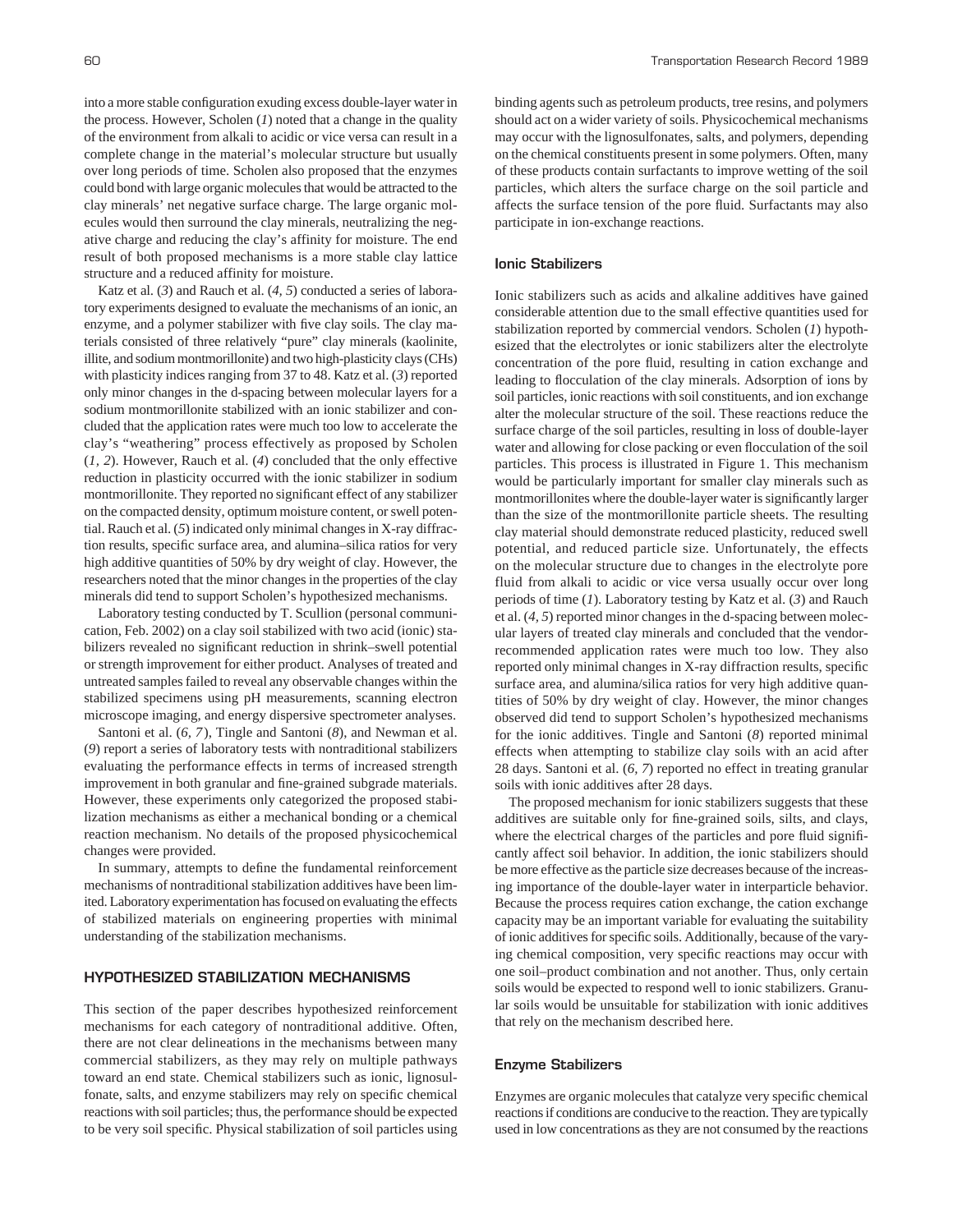

**FIGURE 1 Proposed stabilization mechanisms.**

they facilitate. For an enzyme to be active in a soil, it must have mobility to reach a reaction site. The pore fluid provides the means for mobility, the specific soil chemistry provides the reaction site, and time is needed for the enzyme to diffuse to the reaction site. In theory, an enzyme would stay active in a soil until there are no more reactions to catalyze—hence, the need for small dosages. Enzymes would be expected to be very soil specific. Scholen (*1*) proposed that the enzyme additives bond with large organic molecules that are attracted to the clay mineral's net negative surface charge. The large organic molecules would then surround the clay minerals, neutralizing the negative charge and reducing the clay's affinity for moisture as illustrated in Figure 1. Rauch et al. (*5*) reported minor changes in X-ray diffraction results, specific surface area, and alumina/silica ratios for very high enzyme quantities of 50% by dry weight of clay. As with the ionic additives, the minor changes in the properties of the clay minerals did tend to support Scholen's hypothesized mechanism. Tingle and Santoni (*8*) treated various soils with four different enzyme products, and the results showed only a minor improvement in wet unconfined compressive strength (UCS) of a low-plasticity clay (CL) and a CH soil for one of the enzymes. Santoni et al. (*6, 7* ) reported no effect in treating granular soils with four enzyme additives after 28 days.

The proposed mechanism for enzyme stabilization resulting in a reduced affinity for moisture appears theoretically valid, but limited laboratory verification has occurred. Given that the proposed mechanism results in reduced affinity for water, shrink–swell tests

may be appropriate for evaluating the hypothesized mechanism. The proposed mechanism would indicate that enzymes are appropriate only for use with clay materials that have an affinity for water, particularly high-plasticity clays with some organic content. Materials such as silts and granular soils would not possess a significant affinity for water and would be unsuitable for stabilization with enzyme products. The proposed mechanism suggests that the use of enzymes will also be critically dependent on the environmental conditions and may take considerable time to occur.

#### **Lignosulfonate Stabilizers**

Lignosulfonate stabilization products including sodium, calcium, and ammonium lignosulfonates are derived from the lignin that binds cellulose fibers together. Because of the variations in the wood and plant source materials, the exact chemical composition of lignosulfonates varies. Lignosulfonates can coat individual soil particles with a thin adhesive-like film that binds the particles together (Figure 1). Lignosulfonates are primarily cementing agents with minor chemical effects depending on their composition. The cementing effect stabilizes the soil by physically bonding soil particles together. However, as these products are also ionic, they have a capacity for ion exchange and reactions with some soils. Most commercially available lignosulfonates are water soluble and susceptible to leaching under wet conditions.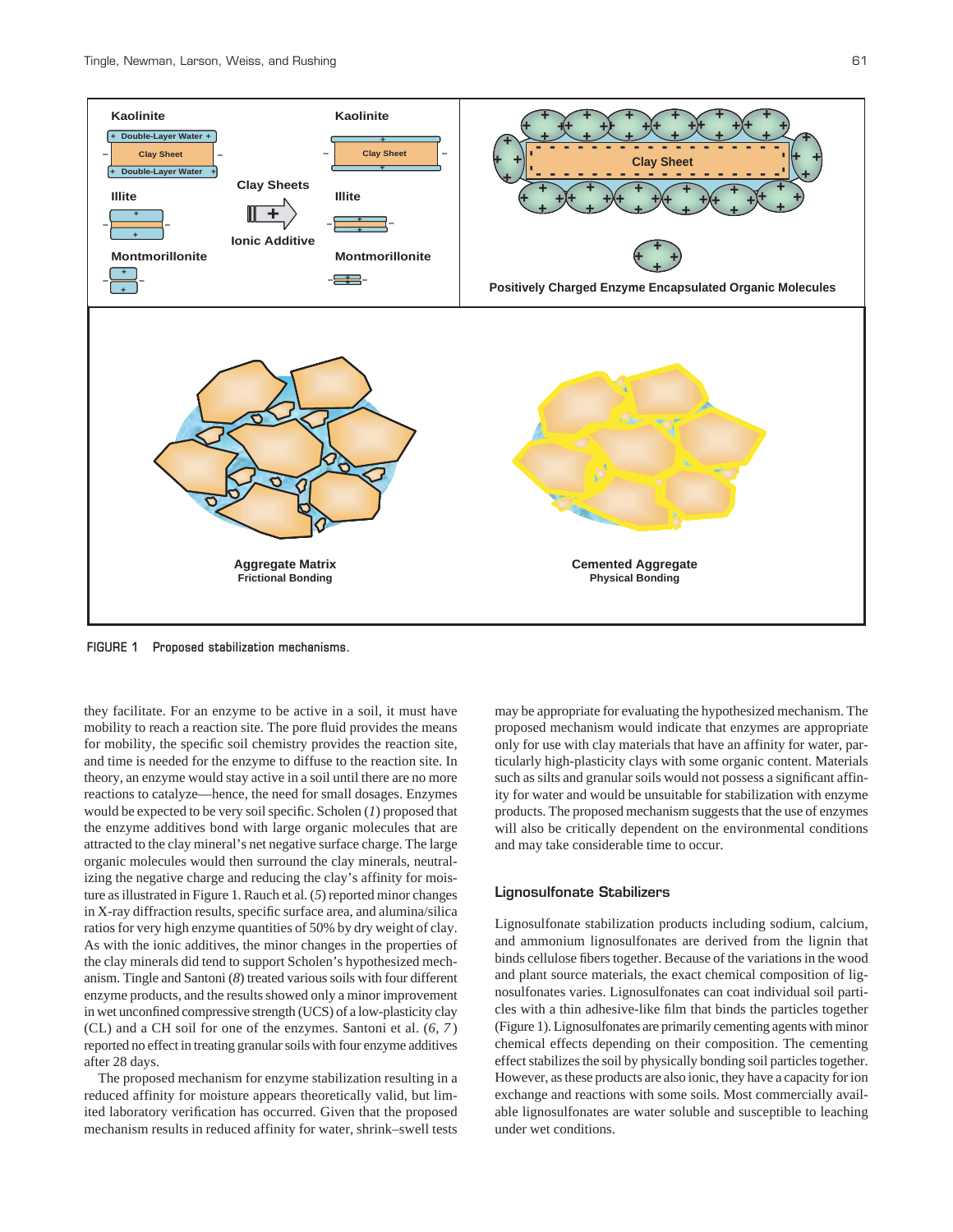Tingle and Santoni (*8*) treated a CL soil with a solution derived from a powdered lignosulfonate, and the lignosulfonate showed significant strength improvement under both dry and wet testing after 28 days of curing. Santoni et al. (*6*) treated a silty sand (SM) soil with two lignosulfonates, but only one demonstrated improved compressive strength. Santoni et al. (*7* ) conducted laboratory unconfined compression tests on a silty sand treated with the same lignosulfonate, reporting a moderate increase in wet strength compared with untreated specimens after only 7 days of curing. These results support the proposed stabilization mechanism of physical bonding or cementation with natural polymers. Thus, the potential for improvement in strength and shrink–swell reduction is a function of the ability to coat the soil particles adequately and the strength of the binding agent. The ability to coat soil particles adequately would be expected to diminish with the increased specific surface area. This implies that the cementation mechanism of lignosulfonates would be more effective in granular soils and would diminish with decreasing particle sizes. A secondary mechanism of the particle coating was reduced moisture susceptibility, evidenced by the strength improvement during wet testing. However, the wet testing noted did not include total immersion or long-term effects, and the reduction in moisture susceptibility may be short-lived given the water solubility of most lignosulfonates. Lignosulfonates are occasionally used to deflocculate clays in suspensions because of their negative surface charge. This property could result in poor performance when clays are stabilized.

#### **Salt Stabilizers**

Salt stabilizers generally consist of calcium and magnesium chloride compounds (CaCl<sub>2</sub> and MgCl<sub>2</sub>, respectively). Salts are hygroscopic, attracting moisture from the surrounding environment and maintaining the soil in a moist condition. The introduction of divalent cations into the soil also creates the potential for cation exchange between the divalent cations in the salt and monovalent cations in the soil. Cation exchange may improve the soil by stabilizing the soil particle and reducing the double-layer water capacity. This decreases the spacing between particles and increases flocculation. Furthermore, recrystallization of salts in the pore spaces creates weak physical bonds between soil particles and increases the treated soil density. Salts can also result in increased pore water surface tension, producing an increase in apparent cohesion of the soil and improvement in strength. Thus, salt stabilizers use a variety of potential mechanisms for improving soils. Unfortunately, salts are very corrosive to metals and are susceptible to leaching because they are water soluble.

The proposed stabilization mechanisms of salt additives suggest that the materials may be suitable for both granular and fine-grained soils. In granular soils, the hygroscopic characteristics of salt stabilizers may be used to aid compaction and the recrystallization may form weak physical bonds between soil particles. Additional improvement in strength due to increased surface tension of pore water may also be provided. For fine-grained soils, particularly clays, the hygroscopic properties may improve the soil's cohesion by preventing the soil from drying. Cation exchange in clay soils can result in permanent stabilization effects. These mechanisms, with the exception of cation exchange, offer relatively moderate strength improvement benefits compared with other additives. Rushing et al. (*10, 11*) reported that admixtures of 2% by dry weight of a 38% solution of calcium chloride were effective in stabilizing a gravelly clayey sand (SC) in an arid environment and a gravelly silty sand in a temperate environment after 90 and 220 days, respectively.

#### **Petroleum Resins**

Two fundamentally different types of petroleum products are commonly used for soil stabilization: asphalt emulsions and synthetic isoalkane fluids. Typical asphalt emulsions consist of asphalt particles dispersed in water with an emulsifying agent, typically a surfactant that suspends the asphalt cement particles. When applied, the emulsion water adsorbs onto the soil particle surface and, coupled with evaporation, deposits the asphalt cement residue onto the soil particle surface. The emulsifying agent can also serve as a surfactant, reducing surface tension to permit improved penetration for topical applications and improved particle coating for admix procedures. Asphalt emulsions are typically cationic or anionic. Because most soils have a net negative surface charge, cationic emulsions are typically used for soil stabilization. Asphalt emulsions are also categorized according to the speed at which they coalesce or cure. Medium-setting emulsions are typically used with coarse aggregates and slow-setting emulsions are used with fine aggregates. Because the primary stabilization mechanism is physical bonding, strength improvement depends on the ability to coat the soil particles adequately and the physical properties of the binder. Thus, stabilization with asphalt emulsions is suitable for granular materials but not fine-grained soils because of their high specific surface area. Because the physical bond depends on the asphalt cement, a viscoelastic material, the physical bonds possess moderate strength. However, asphalt cement is not miscible in water and thus provides excellent waterproofing of the coated particles, reducing susceptibility to moisture.

Synthetic fluids consisting of isoalkanes are also available that do not dry or cure with time. These products typically serve as a compaction aid by dispersing the soil particles and by reducing interparticle friction, allowing for rearrangement of the particles with less compactive effort. These products are also not miscible with water, serving as a waterproofing agent that reduces the moisture susceptibility of stabilized soils. Because these products do not offer a chemical or significant physical bonding, minimal improvement in strength would be expected. Santoni et al. (*7*) evaluated two of these types of additives with a silty sand and reported no discernible improvement in strength.

#### **Polymer Stabilizers**

Polymer stabilizers are typically vinyl acetates or acrylic copolymers suspended in an emulsion by surfactants. The polymer stabilizer coats soil particles, and physical bonds are formed when the emulsion water evaporates, leaving a soil–polymer matrix. As with asphalt emulsions, the emulsifying agent can also serve as a surfactant, improving penetration for topical applications and particle coating for admix conditions. Because the primary stabilization mechanism is physical bonding, the improvement in strength depends on the ability to coat the soil particles adequately and on the physical properties of the polymer. Thus, stabilization with polymer emulsions is suitable for granular materials but is less effective in finegrained soils because of reduced mixing efficiency resulting from their high specific surface area. The polymers typically used in soil stabilization have excellent tensile and flexural strength, producing physical bonds with excellent strength. As with asphalt cement, the polymers are resistant to water, providing excellent waterproofing of the coated particles and reducing susceptibility to moisture.

Rauch et al. (*5*) confirmed the proposed mechanism of particle coating and physical bonding through scanning electron microscope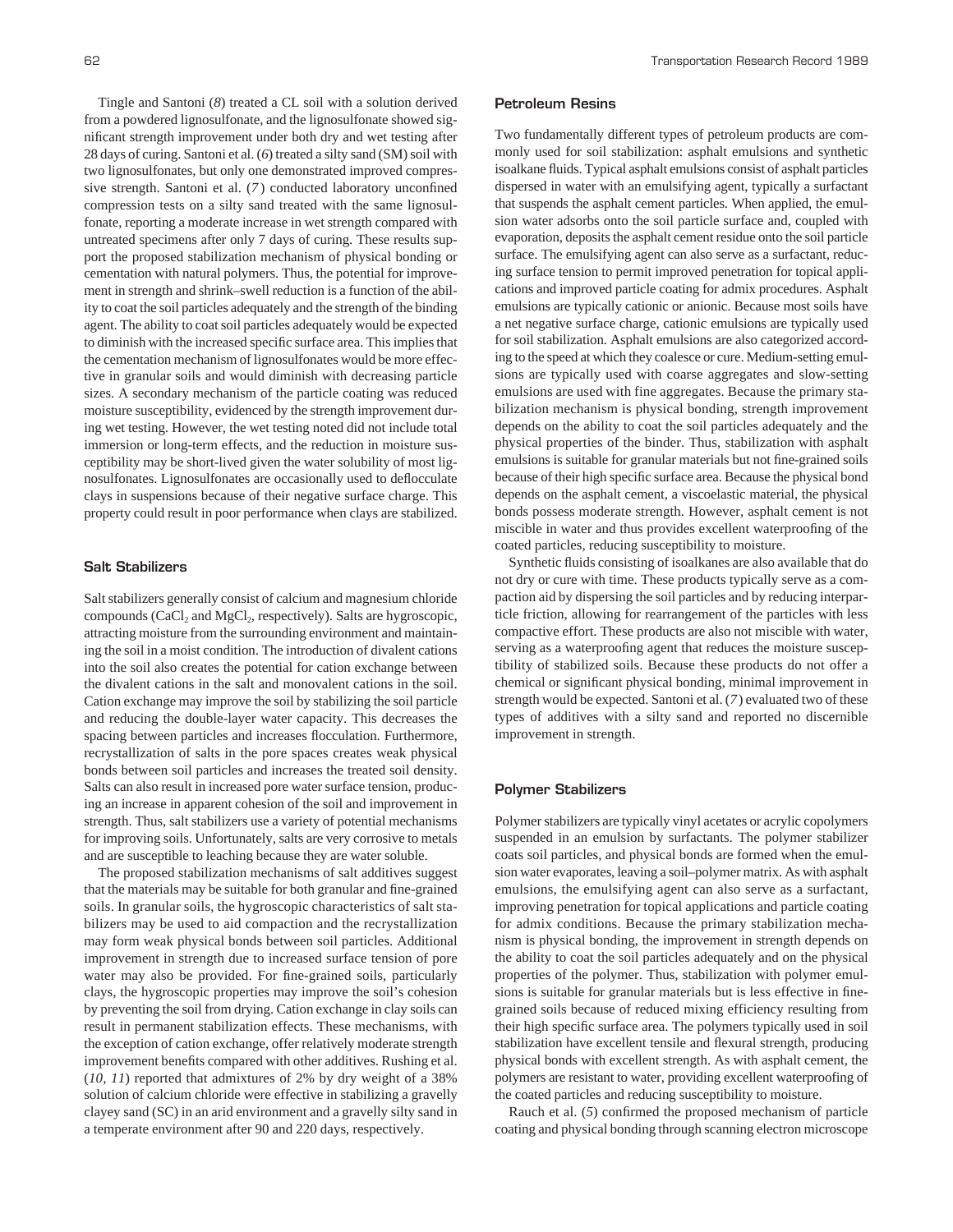images and surface area analyses. Santoni et al. (*6*) reported significant improvement in strength of the silty sand treated with three polymers after 28 days of curing. Santoni et al. (*7* ) concluded that five of the six polymers in a follow-up test were effective in stabilizing a silty sand under both dry and wet testing after 7 days of curing. Their experiment also demonstrated a synergistic effect when the polymers were applied in concert with small percentages of Type I portland cement. The Type I portland cement used the excess emulsion water for hydration and provided early strength, whereas the residual polymer provided improved ductility. However, Tingle and Santoni (*8*) observed that only one of four polymer emulsions produced significant improvement in strength for a CL and a CH soil under both dry and wet test conditions after 7 days, but all the polymers showed improved strength compared with untreated specimens under wet test conditions after 28 days of curing. Newman et al. (*9*) used six polymer emulsions to treat a silty-sand soil. The polymer emulsions demonstrated significant improvement in strength after 7 days of curing and strengths similar to cement-stabilized specimens after 28 days. Furthermore, Newman et al. (*9*) quantified the improved ductility or toughness of the polymer-stabilized soils by comparing the areas under the stress–strain curves. Thus, significant laboratory experimentation supports the significant physical bonding mechanism proposed for polymer emulsions and identified reduced performance with fine-grained soils probably because of an inadequate ability to coat the soil particles.

#### **Tree Resin Stabilizers**

Lignosulfonates are typically produced through controlled manufacturing processes, but tree resins are relatively unprocessed byproducts of the timber and paper industries. Emulsifying agents are added to prevent the premature coalescence of the resin. Tree resin emulsions are used to coat individual soil particles with a film that binds the particles together. Thus, like lignosulfonates, tree resins are principally cementing agents that physically bond soil particles together. Similar to polymer emulsions, tree resins are suitable for granular materials but are less effective in fine-grained soils because of reduced mixing efficiency. Intuitively, the tree resins should be water soluble, similar to lignosulfonates, but experience suggests that the natural resins are less miscible with water than processed lignosulfonates and thus less susceptible to leaching under wet conditions.

Santoni et al. (*6, 7*) treated a silty-sand soil with a tree resin and reported improved strength under wet test conditions after 28 and 7 days, respectively. However, the strength improvement was less than that of the polymer emulsions evaluated. Tingle and Santoni (*8*) treated a low-plasticity clay with one tree resin and reported no discernible differences from untreated specimens. Tingle et al. (*12*) tested two tree resin products as a surface treatment for a fiberstabilized poorly graded sand (SP). Both tree resins provided improved strength compared with untreated materials. These laboratory and field test results support the physical bonding mechanism of tree resins, and experience suggests that these materials are by nature more variable than lignosulfonates but less susceptible to leaching.

#### **LABORATORY EXPERIMENTS**

A series of laboratory experiments were conducted in an attempt to verify the proposed reinforcement mechanisms for selected nontraditional soil stabilization additives. Tingle et al. (*13*) provide a detailed description of the test methods used and the characterization of the individual additives. Additional research was conducted to characterize the behavior of soils stabilized with nontraditional additives using the same experimentation techniques. The objective of this paper is to discuss qualitatively the stabilization mechanisms of various nontraditional additives instead of providing a detailed accounting of these laboratory tests. Thus, the information presented in the following paragraphs is submitted as supporting documentation to the proposed mechanisms described in the previous section.

## **Characterization of Stabilization Mechanisms**

Laboratory tests were conducted to characterize relatively pure soil minerals, natural soils, individual stabilization additives, and stabilized soils. Laboratory tests included particle size determination, X-ray diffraction, scanning electron microscope imaging, Atterberg limits, grain-size distribution, specific gravity, modified Proctor compaction tests, unconfined compression tests, Fourier transform infrared spectrometer (FTIR) analyses, comparative solubility, gas chromatography with mass spectroscopic detection (GC/MS), inductively coupled plasma with mass spectroscopic detection, and gel permeation chromatography (GPC). A complete description of the experiment devices and procedures is beyond the scope of this paper and may be found elsewhere (*13*). Four relatively pure soil minerals (kaolinite, sodium montmorillonite, calcium montmorillonite, and quartz sand) and four natural soils were used to evaluate the additive effects on different materials. The natural soils included crushed limestone aggregate (SP-SM), silty sand, low-plasticity clay, and high-plasticity clay. A range of nontraditional additives were evaluated including one ionic (acid), two enzymes, one lignosulfonate, one tree resin, and two polymers.

#### **Summary of Laboratory Test Results**

An acidic ionic stabilizer was evaluated by using the techniques described previously. Figure 2 (note that the scales of the two plots are very different) compares the GPC results for the kaolinite mineral and the kaolinite treated with the ionic additive. The results show a shift in retention time from a relatively high concentration (early peak) of large molecular weight particles to smaller molecular weight particles. These data tend to support the proposed mechanism that ionic additives rearrange the molecular structure—in this case, destabilizing the clay structure of kaolin. This is consistent with the unconfined compression tests on treated and untreated specimens after 7 days of curing that show a slight, but statistically discernible, decrease in strength (4% to 6%) for the treated kaolinite specimens. Although not observable from GPC tests, increases in strength (5% to 8%) for the treated low-plasticity clay and calcium montmorillonite clay specimens were recorded, possibly indicating a more stable clay structure.

The laboratory tests conducted to evaluate the effect of enzymetreated materials failed to produce any significant differences. Unconfined compression tests on enzyme-treated low-plasticity clay showed a slight (4% to 6%) increase in strength compared with untreated specimens. However, like the ionic additive, the UCS decreased by 3% to 6% for the treated kaolinite minerals. These results failed to substantiate the hypothesized mechanism of enzyme-treated soils' reduced affinity for moisture.

The lignosulfonate produced large increases in concentrations of aluminum, silicon, calcium, phosphorous, vanadium, manganese, and strontium in the treated kaolinite mineral. The increase in available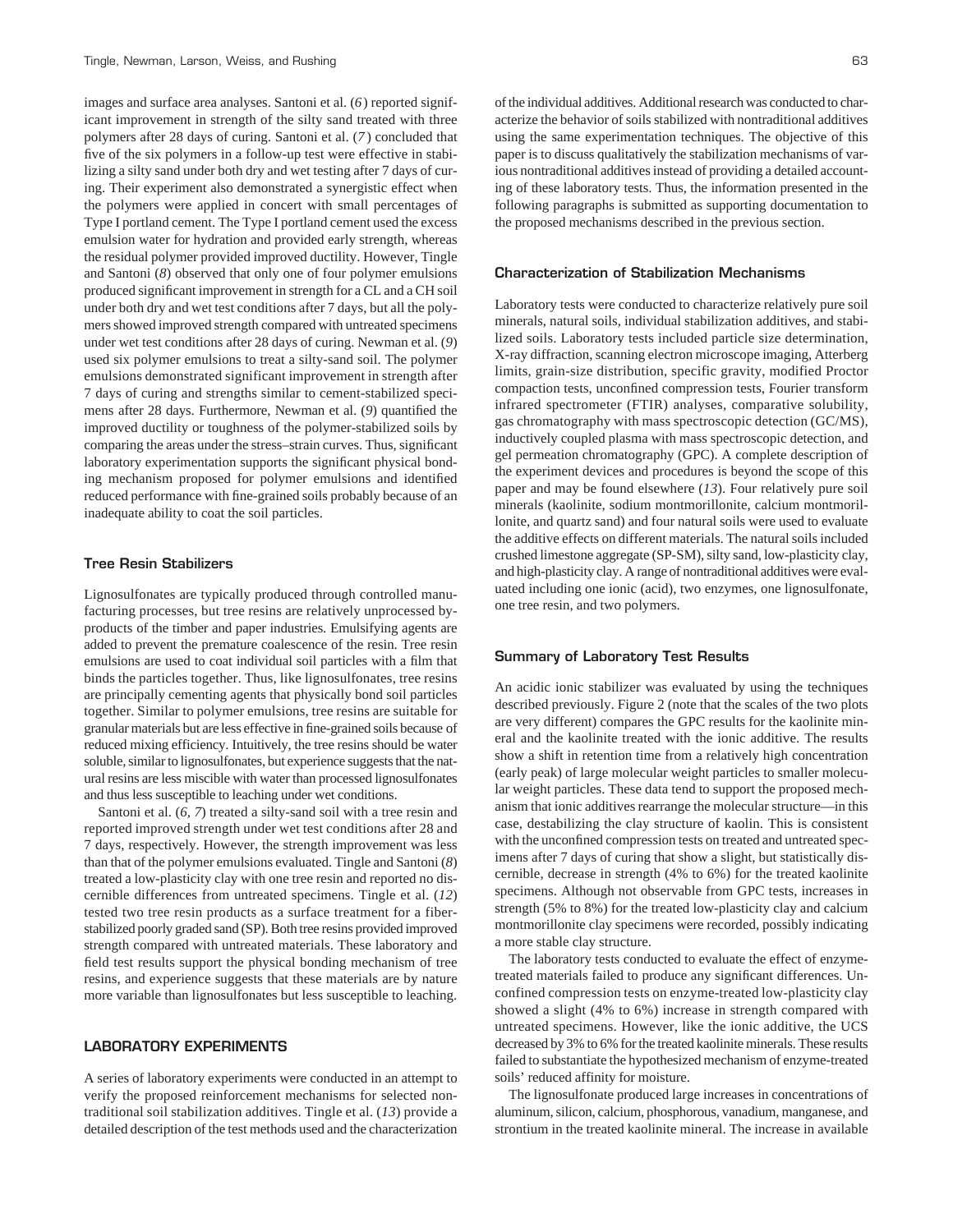

**FIGURE 2 GPC results showing shift in molecular weight distribution of kaolinite treated with ionic additive.**

exchangeable cations indicates the potential for cation exchange with the clay minerals. Unconfined compression tests conducted on kaolinite specimens treated with lignosulfonate showed a slight (7% to 8%) increase in compressive strength after 7 days of curing. These results provide limited support for the proposed mechanisms described previously.

Salts and petroleum emulsions were not evaluated in the laboratory experiment. These materials have been extensively evaluated in the literature, and strong support for their proposed mechanisms exists.

X-ray diffraction tests conducted on polymer-treated kaolinite samples produced negligible changes in the d-spacing between particles as indicated in Figure 3. Scanning electron microscope images of untreated and polymer-treated kaolinite shown in Figure 4 indicate some particle coating and increased aggregation. Figure 5 presents FTIR results for kaolin, a typical polyethylene vinyl acetate copolymer and a blend of kaolin and polymer. The carbonyl absorbance of the vinyl acetate moiety exhibits a shift in the peak absorbance for the polymer-treated kaolinite, clearly indicating surface adhesion. These data strongly suggest that polar moieties present in the polymer play a significant role in adhesion to soil particles. Figure 6 presents light microscopy images of untreated sodium montmorillonite and polymer-treated sodium montmorillonite that were treated with fluorescent dye. The light microscopy image of the untreated sodium montmorillonite shows a lack of fluorescence resulting from a lack of affinity of the fluorescent dye for the soil minerals. In contrast, there is an intense fluorescence for individual soil particles, demonstrating an association of the polymer materials (hydrophobic compounds) with hydrophilic soil minerals. These laboratory test results support the proposed stabilization mechanism for polymer additives.



**FIGURE 3 Negligible variation in d-spacing for polymer-treated kaolinite.**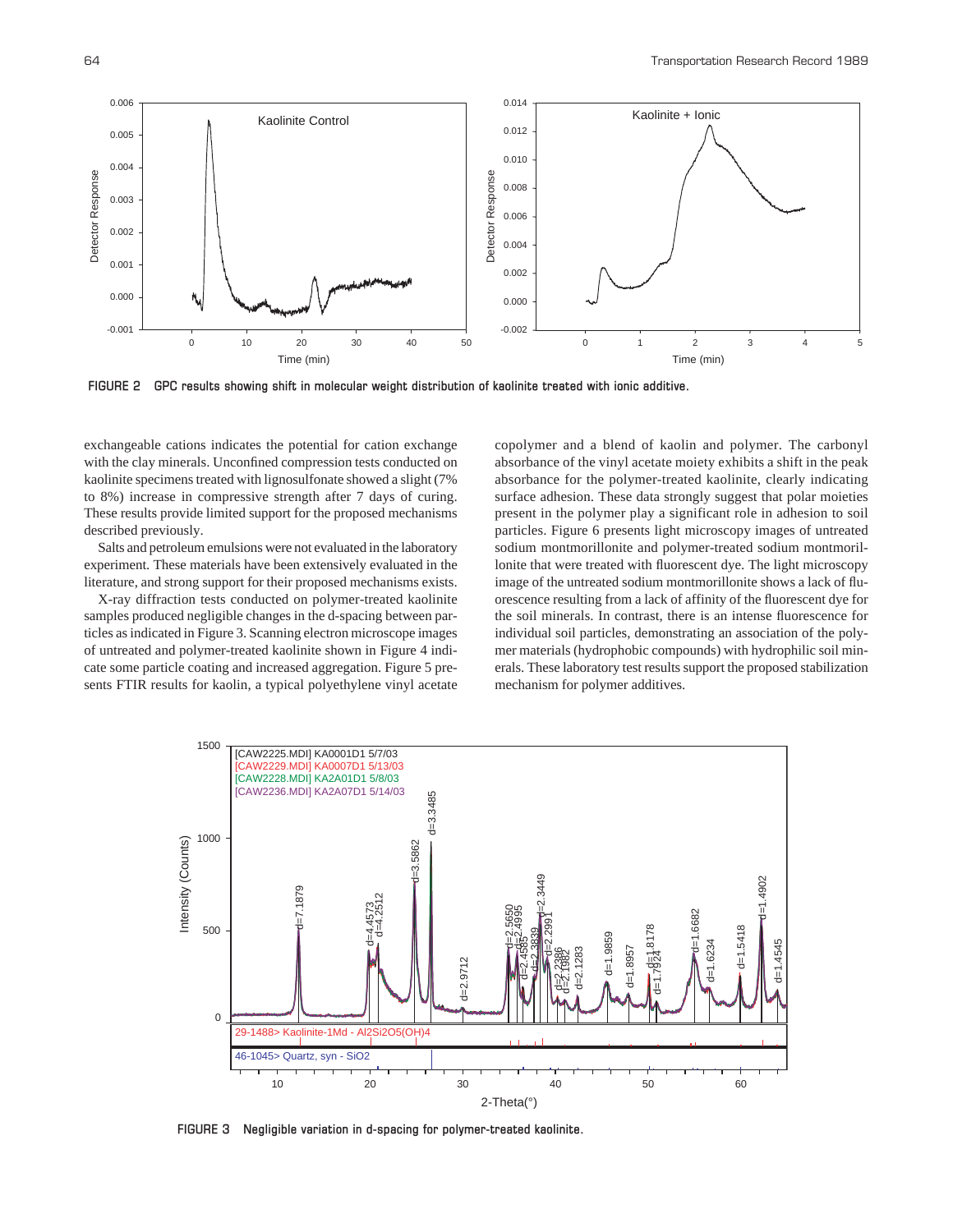

**(a) (b)**





**FIGURE 5 FTIR results showing peak shifts for polymer-treated kaolinite, indicating surface adhesion.**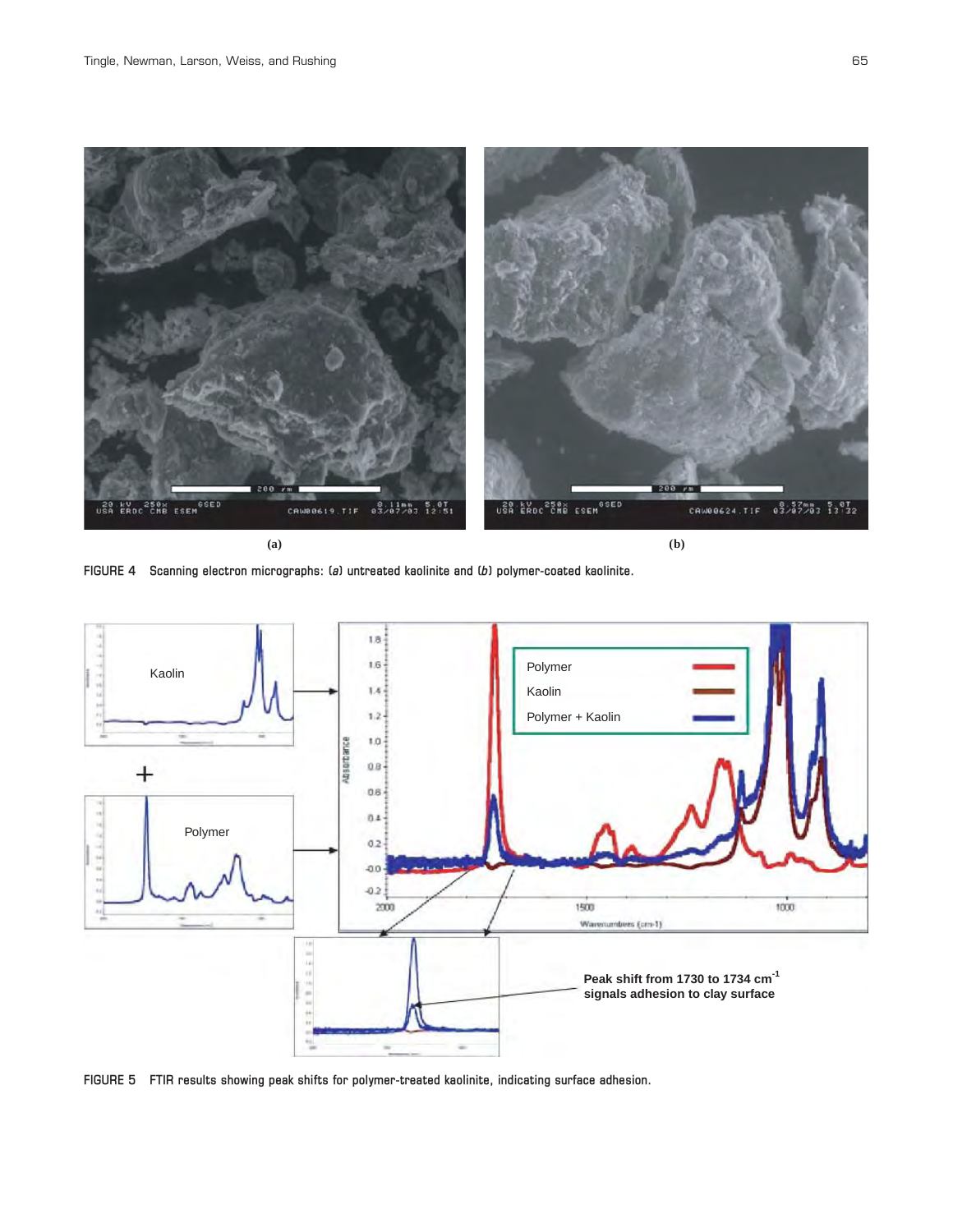

**FIGURE 6 Light microscopy images of sodium montmorillonite exposed to a fluorescent dye: (***a***) untreated and (***b***) polymer treated.**

Treating the kaolinite mineral with polymer emulsions actually decreased the unconfined compression strength of the treated materials by 3% to 9% after 7 days of curing. The UCS increased by 2% to 5% for the treated sodium montmorillonite specimens and by 3% to 6% for the treated calcium montmorillonite specimens. There was no discernible increase for CH and there was a 2% to 7% increase in UCS for the treated crushed limestone material. Thus, the 7-day cured specimens treated with polymer emulsions did not demonstrate large increases in UCS, which would fully validate the proposed physical bonding mechanisms. The small increases in strength tend to indicate improved physical bonding between particles. The effectiveness of the polymers in producing significant increases in strength may be partially because most of the minerals and soils are fine grained, where the increased specific surface area resulted in reduced mixing efficiency and inadequate particle coating. However, larger increases in strength would have been expected for the crushed limestone material.

Laboratory tests conducted on specimens treated with the tree resin produced a 3% to 4% increase in UCS for the crushed limestone material. There was a slight 1% to 2% decrease in UCS for the kaolinite mineral specimens treated with the tree resin. These limited data tend to support improved physical bonding, particularly for granular materials.

# **DISCUSSION OF RESULTS**

Nontraditional soil stabilizers represent an emerging technology of increasing interest for improving the engineering properties of marginal construction materials. Soil stabilization technology continues to be of particular interest for low-volume road construction and rehabilitation where marginal materials are frequently used. Laboratory test results on nontraditionally stabilized soils and aggregates have reported mixed results based on engineering performance or

index tests. Possible reasons for the mixed performance results include a general lack of understanding of product applications, improper use of additives with specific soils, variable product supplies, inadequate application or mixing of the products and soils, and misinformation distributed by vendors. To understand the appropriate applications and limitations of nontraditional stabilizers, the fundamental stabilization mechanisms must be understood. This paper presents hypothesized stabilization mechanisms for categories of nontraditional additives based on historical literature and recent experiments. An attempt was made to link laboratory performance or index test results to the hypothesized mechanisms. The laboratory test results provide some support for the proposed mechanisms but fall short of complete verification. Additional laboratory tests were conducted to evaluate potential mechanisms using more fundamental chemical tests and imagery. These results provided additional insight into the hypothetical stabilization mechanisms but again fall short of complete verification. Table 1 presents a summary of the proposed primary stabilization mechanisms and an evaluation of the suitability of specific nontraditional stabilizer categories for specific soils and engineering applications. The discussion and results presented should enhance the understanding of nontraditional stabilizer mechanisms, leading to improved product implementation for specific engineering applications.

# **CONCLUSIONS**

1. Ionic stabilizers such as acids and alkali materials alter the electrolyte concentration of the pore fluid, resulting in ion exchange, and may lead to flocculation of the clay minerals.

2. Enzymes catalyze very specific chemical reactions. As such, it is difficult to discern a general stabilization mechanism due to variations in the soil-specific reactions.